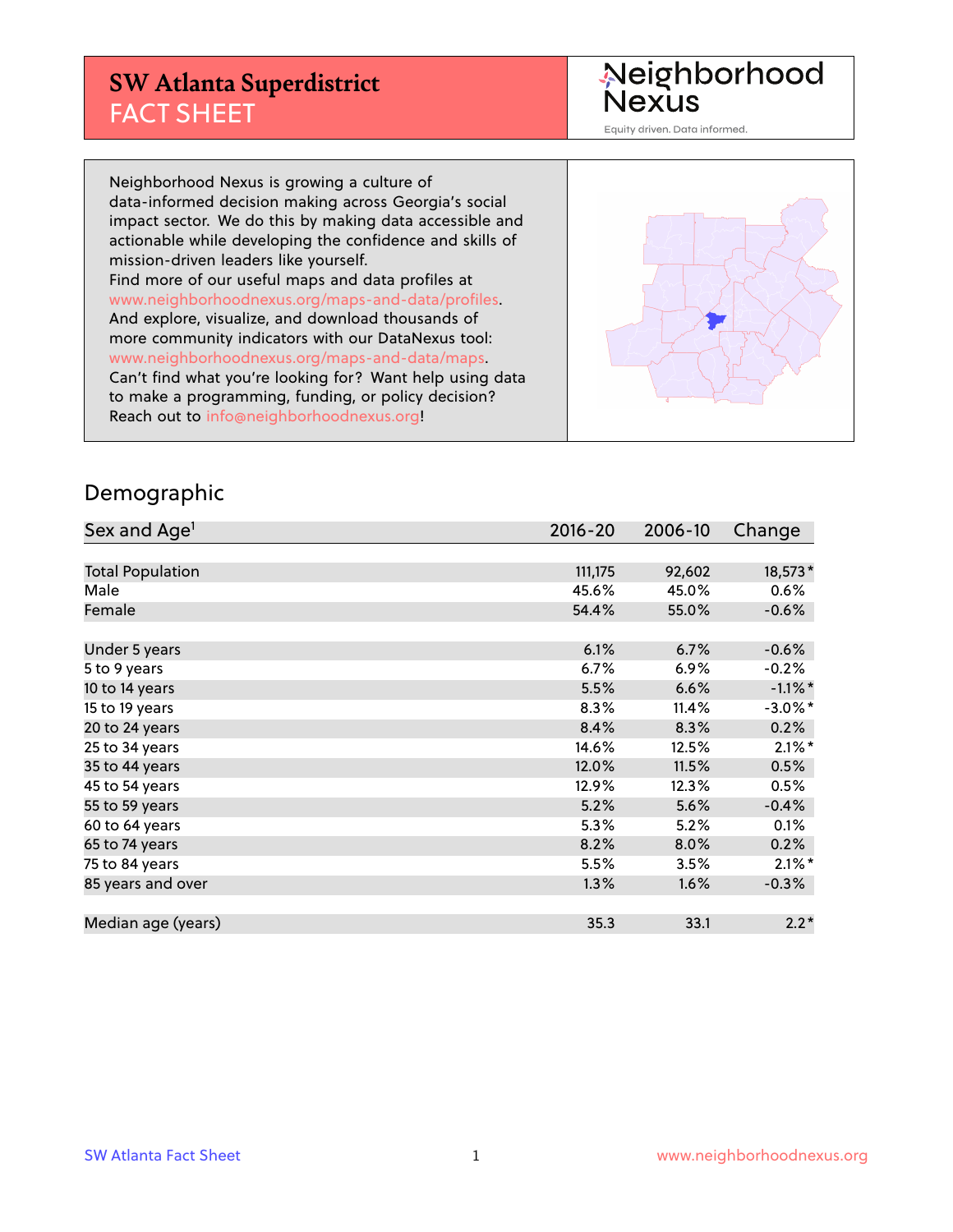# Demographic, continued...

| Race <sup>2</sup>                                            | $2016 - 20$ | 2006-10 | Change     |
|--------------------------------------------------------------|-------------|---------|------------|
| <b>Total population</b>                                      | 111,175     | 92,602  | 18,573*    |
| One race                                                     | 98.1%       | 98.9%   | $-0.8\%$ * |
| White                                                        | 5.0%        | 2.2%    | $2.9\%$ *  |
| <b>Black or African American</b>                             | 90.9%       | 94.3%   | $-3.4\%$ * |
| American Indian and Alaska Native                            | 0.3%        | 0.3%    | 0.0%       |
| Asian                                                        | 1.0%        | 0.7%    | 0.3%       |
| Native Hawaiian and Other Pacific Islander                   | 0.0%        | 0.0%    | 0.0%       |
| Some other race                                              | 0.8%        | 1.5%    | $-0.6%$    |
| Two or more races                                            | 1.9%        | 1.1%    | $0.8\%$ *  |
| Race alone or in combination with other race(s) <sup>3</sup> | $2016 - 20$ | 2006-10 | Change     |
|                                                              |             |         |            |
| Total population                                             | 111,175     | 92,602  | 18,573*    |
| White                                                        | 6.4%        | 2.7%    | $3.7\%$ *  |
| <b>Black or African American</b>                             | 92.4%       | 95.3%   | $-2.9\%$ * |
| American Indian and Alaska Native                            | 0.6%        | 0.7%    | $-0.1%$    |
| Asian                                                        | 1.6%        | 0.9%    | 0.7%       |
| Native Hawaiian and Other Pacific Islander                   | 0.2%        | 0.0%    | 0.2%       |
| Some other race                                              | 1.1%        | 1.6%    | $-0.5%$    |
| Hispanic or Latino and Race <sup>4</sup>                     | $2016 - 20$ | 2006-10 | Change     |
| <b>Total population</b>                                      | 111,175     | 92,602  | 18,573*    |
| Hispanic or Latino (of any race)                             | 2.3%        | 2.5%    | $-0.2%$    |
| Not Hispanic or Latino                                       | 97.7%       | 97.5%   | 0.2%       |
| White alone                                                  | 4.0%        | 1.6%    | $2.4\%$ *  |
| <b>Black or African American alone</b>                       | 90.5%       | 93.9%   | $-3.4\%$ * |
| American Indian and Alaska Native alone                      | 0.3%        | 0.2%    | 0.0%       |
| Asian alone                                                  | 1.0%        | 0.7%    | 0.3%       |
| Native Hawaiian and Other Pacific Islander alone             | 0.0%        | 0.0%    | 0.0%       |
| Some other race alone                                        | 0.3%        | 0.2%    | 0.1%       |
| Two or more races                                            | 1.6%        | 0.9%    | 0.7%       |
|                                                              |             |         |            |
| U.S. Citizenship Status <sup>5</sup>                         | $2016 - 20$ | 2006-10 | Change     |
| Foreign-born population                                      | 3,375       | 2,837   | 538        |
| Naturalized U.S. citizen                                     | 40.5%       | 28.9%   | 11.6%      |
| Not a U.S. citizen                                           | 59.5%       | 71.1%   | $-11.6%$   |
|                                                              | $2016 - 20$ | 2006-10 |            |
| Citizen, Voting Age Population <sup>6</sup>                  |             |         | Change     |
| Citizen, 18 and over population                              | 84,985      | 68,001  | 16,984*    |
| Male                                                         | 43.6%       | 41.5%   | 2.2%       |
| Female                                                       | 56.4%       | 58.5%   | $-2.2%$    |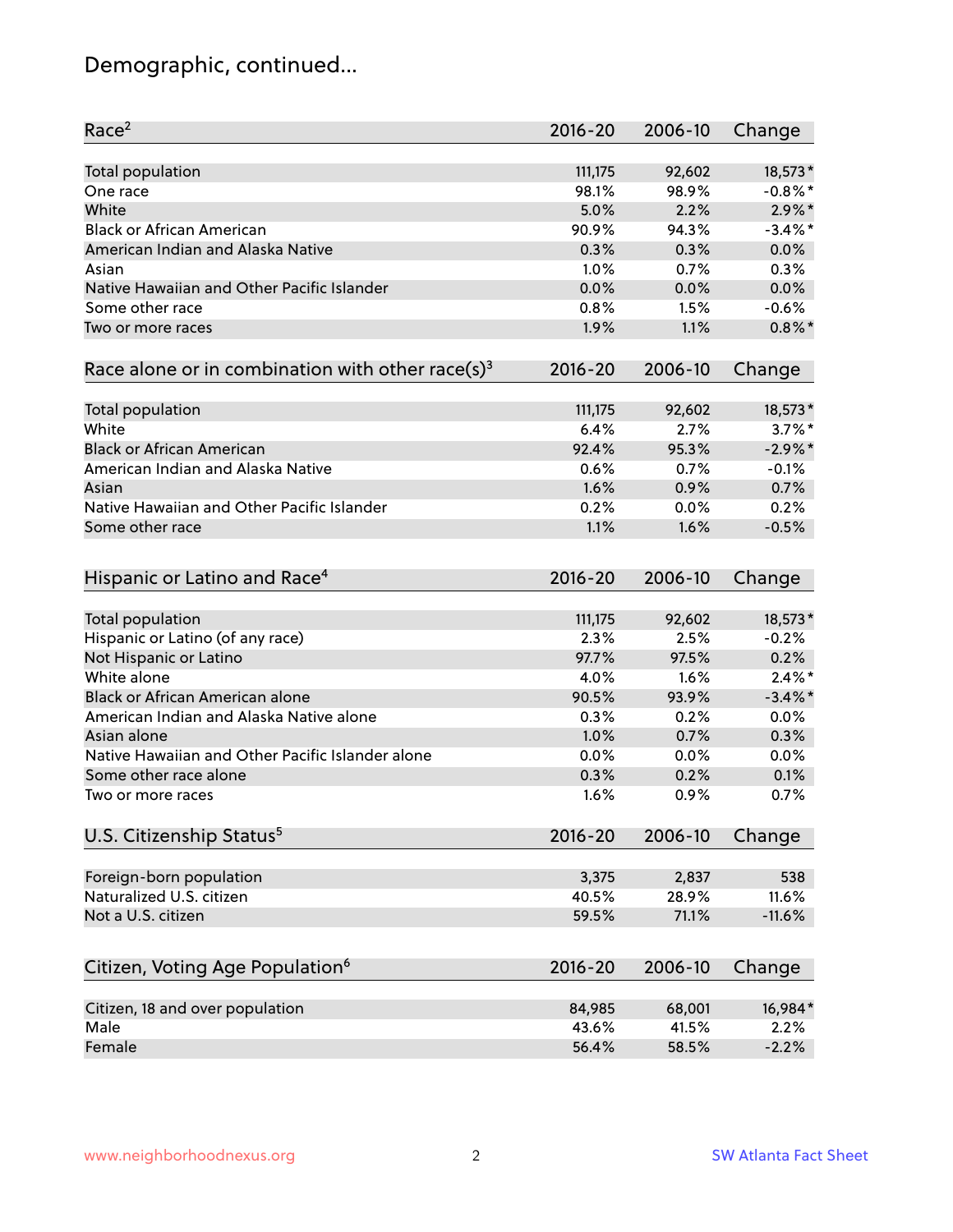#### Economic

| Income <sup>7</sup>                                 | $2016 - 20$ | 2006-10 | Change     |
|-----------------------------------------------------|-------------|---------|------------|
|                                                     |             |         |            |
| All households                                      | 42,888      | 35,574  | $7,314*$   |
| Less than \$10,000                                  | 12.5%       | 16.9%   | $-4.4\%$ * |
| \$10,000 to \$14,999                                | 7.3%        | 9.4%    | $-2.1\%$ * |
| \$15,000 to \$24,999                                | 13.8%       | 14.9%   | $-1.1%$    |
| \$25,000 to \$34,999                                | 12.2%       | 14.0%   | $-1.8%$    |
| \$35,000 to \$49,999                                | 12.7%       | 14.4%   | $-1.7%$    |
| \$50,000 to \$74,999                                | 17.3%       | 14.7%   | $2.6\%$ *  |
| \$75,000 to \$99,999                                | 10.2%       | 7.5%    | $2.7\%$ *  |
| \$100,000 to \$149,999                              | 8.6%        | 5.2%    | $3.4\%$ *  |
| \$150,000 to \$199,999                              | 2.2%        | 1.8%    | 0.4%       |
| \$200,000 or more                                   | 3.2%        | 1.2%    | 2.0%       |
| Median household income (dollars)                   | 39,690      | 31,054  | 8,636*     |
| Mean household income (dollars)                     | 56,196      | 43,157  | 13,039*    |
| With earnings                                       | 69.9%       | 72.4%   | $-2.5%$ *  |
| Mean earnings (dollars)                             | 59,465      | 45,772  | 13,694*    |
| <b>With Social Security</b>                         | 33.4%       | 30.1%   | $3.3\%$ *  |
| Mean Social Security income (dollars)               | 15,024      | 12,610  | $2,414*$   |
| With retirement income                              | 22.9%       | 19.6%   | $3.3\%$ *  |
| Mean retirement income (dollars)                    | 25,380      | 21,165  | $4,215*$   |
| With Supplemental Security Income                   | 10.4%       | 5.8%    | 4.7%*      |
| Mean Supplemental Security Income (dollars)         | 9,658       | 7,901   | 1,757      |
| With cash public assistance income                  | 3.9%        | 2.8%    | 1.1%       |
| Mean cash public assistance income (dollars)        | 1,707       | 2,936   | $-1,229*$  |
| With Food Stamp/SNAP benefits in the past 12 months | 29.8%       | 21.3%   | 8.5%*      |
|                                                     |             |         |            |
| Families                                            | 21,669      | 19,867  | $1,802*$   |
| Less than \$10,000                                  | 10.1%       | 13.3%   | $-3.1\%$ * |
| \$10,000 to \$14,999                                | 4.3%        | 6.6%    | $-2.4%$    |
| \$15,000 to \$24,999                                | 11.2%       | 13.1%   | $-2.0%$    |
| \$25,000 to \$34,999                                | 11.8%       | 13.4%   | $-1.6%$    |
| \$35,000 to \$49,999                                | 12.7%       | 14.7%   | $-1.9%$    |
| \$50,000 to \$74,999                                | 20.1%       | 18.1%   | 2.0%       |
| \$75,000 to \$99,999                                | 12.4%       | 9.4%    | 3.0%       |
| \$100,000 to \$149,999                              | 9.1%        | 7.2%    | 2.0%       |
| \$150,000 to \$199,999                              | 3.0%        | 2.6%    | 0.4%       |
| \$200,000 or more                                   | 5.2%        | 1.6%    | 3.7%       |
| Median family income (dollars)                      | 49,886      | 38,541  | $11,345*$  |
| Mean family income (dollars)                        | 66,348      | 51,289  | 15,059*    |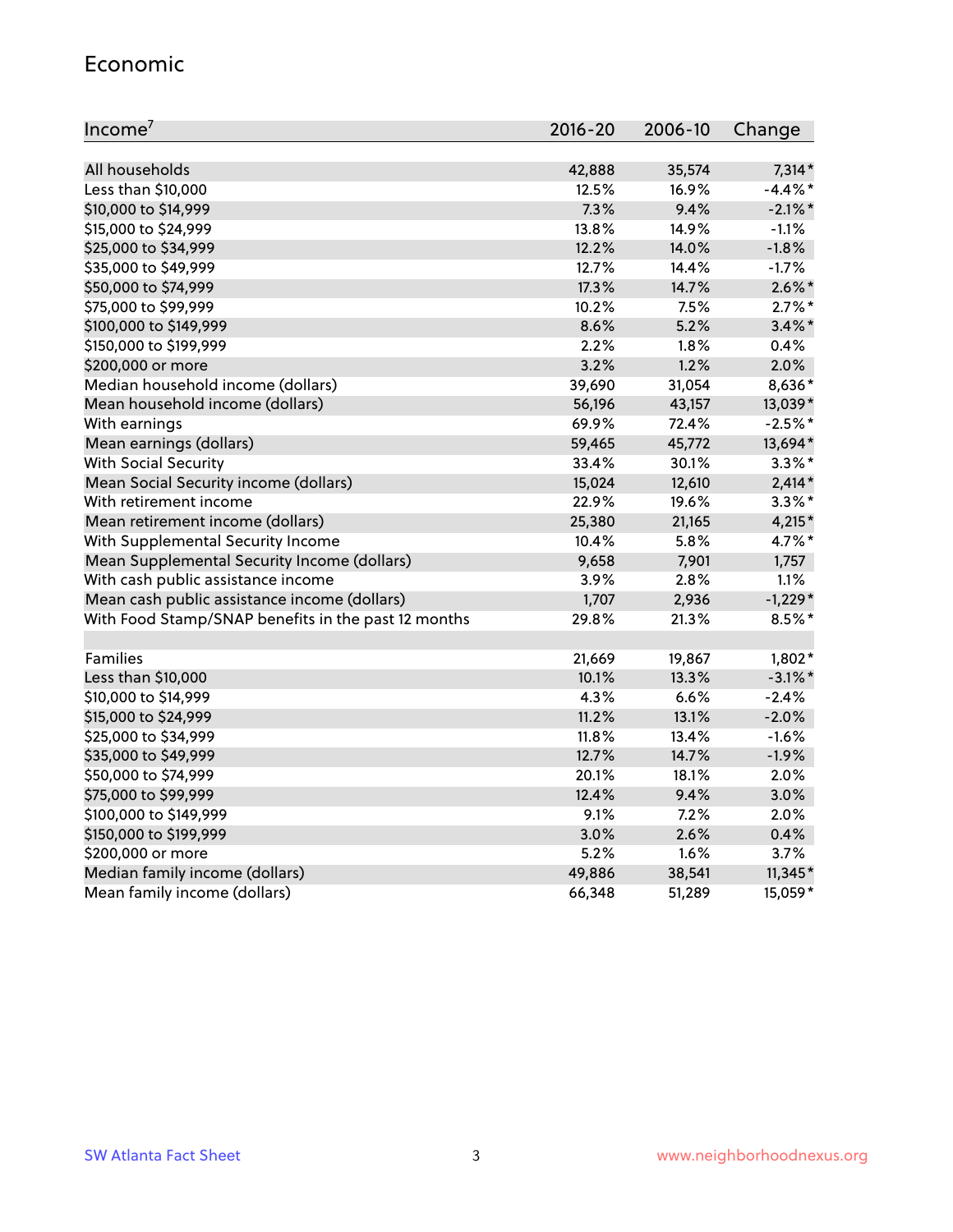#### Economic, continued...

| Income, continued <sup>8</sup>                                        | $2016 - 20$ | 2006-10 | Change     |
|-----------------------------------------------------------------------|-------------|---------|------------|
|                                                                       |             |         |            |
| Nonfamily households                                                  | 21,219      | 15,707  | $5,512*$   |
| Median nonfamily income (dollars)                                     | 29,911      | 23,247  | $6,664*$   |
| Mean nonfamily income (dollars)                                       | 43,600      | 31,412  | 12,188*    |
| Median earnings for workers (dollars)                                 | 27,504      | 22,285  | $5,219*$   |
| Median earnings for male full-time, year-round workers<br>(dollars)   | 38,634      | 38,496  | 138        |
| Median earnings for female full-time, year-round workers<br>(dollars) | 34,453      | 32,261  | $2,193*$   |
| Per capita income (dollars)                                           | 23,661      | 17,570  | $6,091*$   |
|                                                                       |             |         |            |
| Families and People Below Poverty Level <sup>9</sup>                  | $2016 - 20$ | 2006-10 | Change     |
| <b>All families</b>                                                   | 20.9%       | 23.7%   | $-2.8%$    |
| With related children under 18 years                                  | 35.6%       | 35.8%   | $-0.2%$    |
| With related children under 5 years only                              | 37.8%       | 32.9%   | 4.9%       |
| Married couple families                                               | 9.2%        | 5.8%    | 3.4%       |
| With related children under 18 years                                  | 15.9%       | 11.3%   | 4.6%       |
| With related children under 5 years only                              | 45.7%       | 14.6%   | 31.1%      |
| Families with female householder, no husband present                  | 30.6%       | 37.7%   | $-7.2%$ *  |
| With related children under 18 years                                  | 44.1%       | 46.4%   | $-2.4%$    |
| With related children under 5 years only                              | 41.1%       | 43.4%   | $-2.3%$    |
|                                                                       |             |         |            |
| All people                                                            | 23.4%       | 27.4%   | $-4.0\%$ * |
| Under 18 years                                                        | 39.1%       | 40.8%   | $-1.6%$    |
| Related children under 18 years                                       | 39.2%       | 40.6%   | $-1.4%$    |
| Related children under 5 years                                        | 41.9%       | 42.1%   | $-0.2%$    |
| Related children 5 to 17 years                                        | 38.1%       | 40.0%   | $-1.9%$    |
| 18 years and over                                                     | 18.7%       | 22.7%   | $-4.0\%$ * |
| 18 to 64 years                                                        | 19.4%       | 24.1%   | $-4.7%$ *  |
| 65 years and over                                                     | 16.2%       | 16.8%   | $-0.6%$    |
| People in families                                                    | 22.8%       | 26.1%   | $-3.3%$    |
| Unrelated individuals 15 years and over                               | 24.9%       | 31.5%   | $-6.5%$ *  |
|                                                                       |             |         |            |
| Non-Hispanic white people                                             | 14.2%       | 12.1%   | 2.1%       |
| Black or African-American people                                      | 24.1%       | 27.3%   | $-3.2%$    |
| Asian people                                                          | 16.9%       | 0.0%    | 16.9%      |
| Hispanic or Latino people                                             | 12.4%       | 43.8%   | $-31.4%$   |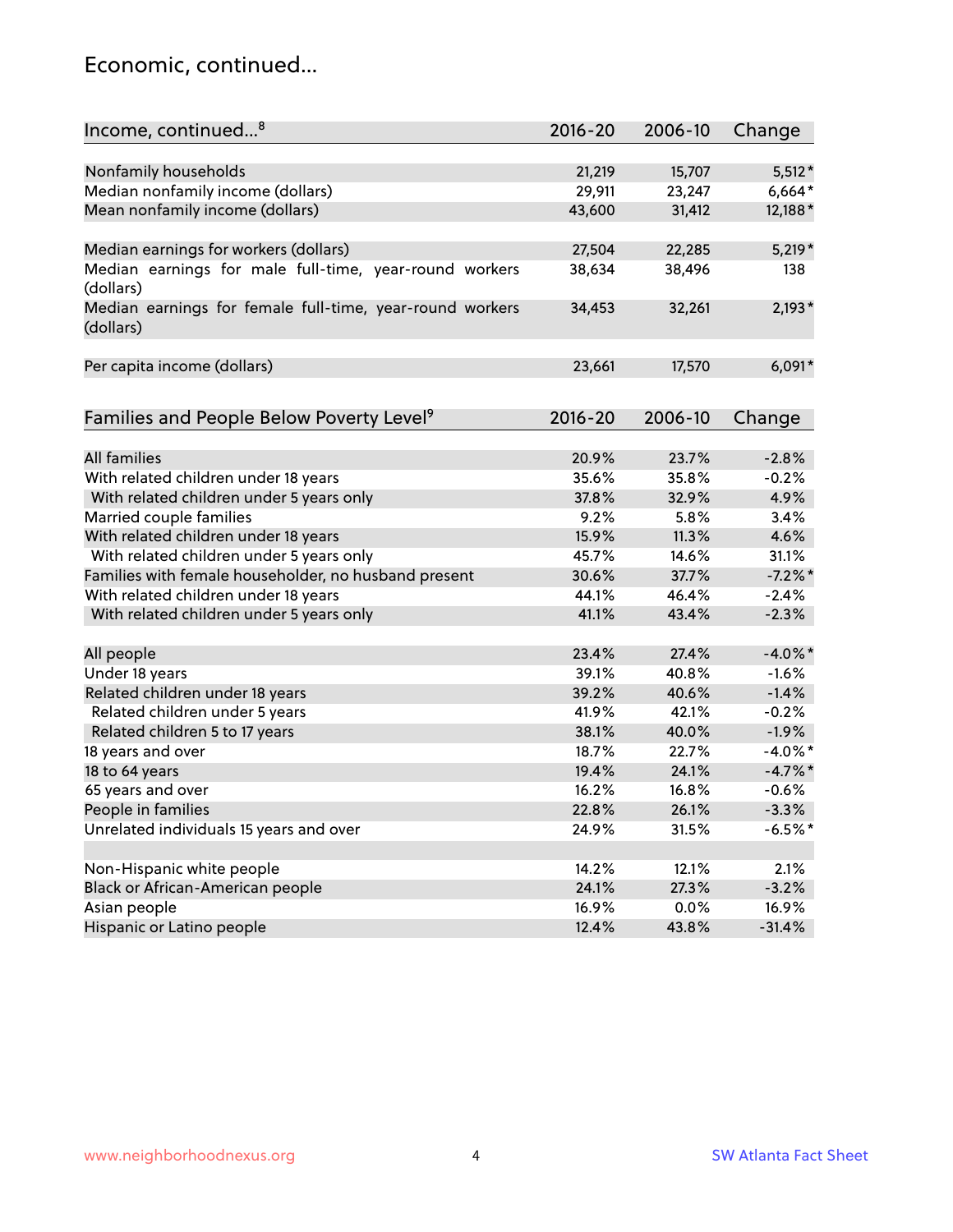## Employment

| Employment Status <sup>10</sup>                               | $2016 - 20$ | 2006-10 | Change    |
|---------------------------------------------------------------|-------------|---------|-----------|
|                                                               |             |         |           |
| Population 16 years and over<br>In labor force                | 89,460      | 72,734  | 16,726*   |
| Civilian labor force                                          | 58.4%       | 56.8%   | 1.5%      |
|                                                               | 58.3%       | 56.6%   | 1.7%      |
| Employed                                                      | 52.6%       | 48.1%   | 4.6%*     |
| Unemployed                                                    | 5.7%        | 8.5%    | $-2.8%$   |
| <b>Armed Forces</b>                                           | 0.1%        | 0.3%    | $-0.2%$   |
| Not in labor force                                            | 41.6%       | 43.2%   | $-1.5%$   |
| Civilian labor force                                          | 52,149      | 41,141  | 11,008 *  |
| <b>Unemployment Rate</b>                                      | 9.7%        | 15.0%   | $-5.3%$   |
|                                                               |             |         |           |
| Females 16 years and over                                     | 49,992      | 41,967  | $8,025*$  |
| In labor force                                                | 57.7%       | 54.9%   | 2.7%      |
| Civilian labor force                                          | 57.6%       | 54.8%   | 2.9%      |
| Employed                                                      | 52.2%       | 47.1%   | $5.1\%$ * |
|                                                               |             |         |           |
| Own children of the householder under 6 years                 | 7,450       | 7,150   | 300       |
| All parents in family in labor force                          | 71.5%       | 78.0%   | $-6.5%$   |
|                                                               |             |         |           |
| Own children of the householder 6 to 17 years                 | 14,287      | 13,455  | 832       |
| All parents in family in labor force                          | 82.8%       | 80.3%   | 2.5%      |
|                                                               |             |         |           |
| Industry <sup>11</sup>                                        | $2016 - 20$ | 2006-10 | Change    |
|                                                               |             |         |           |
| Civilian employed population 16 years and over                | 47,092      | 34,968  | $12,124*$ |
| Agriculture, forestry, fishing and hunting, and mining        | 0.3%        | 0.3%    | $-0.0%$   |
| Construction                                                  | 4.8%        | 4.4%    | 0.3%      |
| Manufacturing                                                 | 5.1%        | 6.5%    | $-1.4%$   |
| Wholesale trade                                               | 1.5%        | 2.3%    | $-0.8%$   |
| Retail trade                                                  | 12.7%       | 13.9%   | $-1.2%$   |
| Transportation and warehousing, and utilities                 | 10.3%       | 8.3%    | 1.9%      |
| Information                                                   | 2.3%        | 3.1%    | $-0.9%$   |
| Finance and insurance, and real estate and rental and leasing | 4.4%        | 5.5%    | $-1.2%$   |
| Professional, scientific, and management, and administrative  | 14.5%       | 11.3%   | $3.2\%$ * |
| and waste management services                                 |             |         |           |
| Educational services, and health care and social assistance   | 19.6%       | 21.1%   | $-1.6%$   |
| Arts, entertainment, and recreation, and accommodation and    | 13.6%       | 11.6%   | 2.0%      |
| food services                                                 |             |         |           |
| Other services, except public administration                  | 5.5%        | 5.4%    | 0.1%      |
| Public administration                                         | 5.5%        | 6.1%    | $-0.6%$   |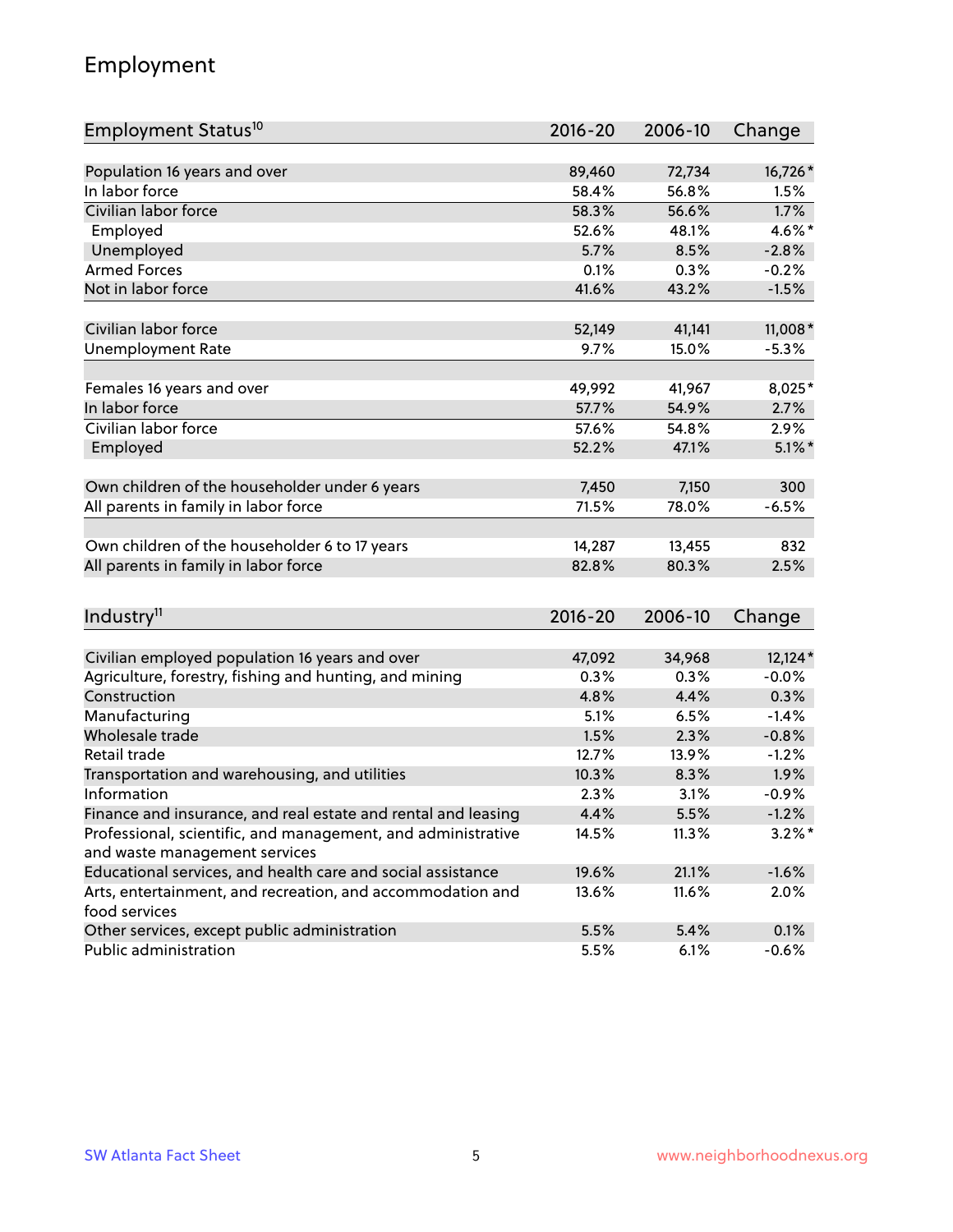# Employment, continued...

| Occupation <sup>12</sup>                                                    | $2016 - 20$ | 2006-10 | Change     |
|-----------------------------------------------------------------------------|-------------|---------|------------|
| Civilian employed population 16 years and over                              | 47,092      | 34,968  | $12,124*$  |
| Management, business, science, and arts occupations                         | 31.2%       | 27.9%   | $3.3\%$ *  |
| Service occupations                                                         | 23.1%       | 21.8%   | 1.3%       |
| Sales and office occupations                                                | 24.6%       | 30.1%   | $-5.6\%$ * |
|                                                                             | 6.1%        | 6.4%    | $-0.3%$    |
| Natural<br>and<br>resources,<br>construction,<br>maintenance<br>occupations |             |         |            |
| Production, transportation, and material moving occupations                 | 15.1%       | 13.8%   | 1.3%       |
| Class of Worker <sup>13</sup>                                               | $2016 - 20$ | 2006-10 | Change     |
|                                                                             |             |         |            |
| Civilian employed population 16 years and over                              | 47,092      | 34,968  | $12,124*$  |
| Private wage and salary workers                                             | 79.5%       | 77.5%   | 2.0%       |
| Government workers                                                          | 15.0%       | 18.2%   | $-3.2%$    |
| Self-employed in own not incorporated business workers                      | 5.4%        | 4.1%    | 1.2%       |
| Unpaid family workers                                                       | 0.2%        | 0.2%    | 0.0%       |
| Job Flows <sup>14</sup>                                                     | 2019        | 2010    | Change     |
|                                                                             |             |         |            |
| Total Jobs in district                                                      | 33,599      | 29,869  | 3,730      |
| Held by residents of district                                               | 7.6%        | 7.9%    | $-0.4%$    |
| Held by non-residents of district                                           | 92.4%       | 92.1%   | 0.4%       |
| Jobs by Industry Sector <sup>15</sup>                                       | 2019        | 2010    | Change     |
|                                                                             |             |         |            |
| Total Jobs in district                                                      | 33,599      | 29,869  | 3,730      |
| Goods Producing sectors                                                     | 11.9%       | 14.7%   | $-2.8%$    |
| Trade, Transportation, and Utilities sectors                                | 26.6%       | 30.5%   | $-3.9%$    |
| All Other Services sectors                                                  | 61.5%       | 54.8%   | 6.7%       |
| Total Jobs in district held by district residents                           | 2,538       | 2,362   | 176        |
| <b>Goods Producing sectors</b>                                              | 8.4%        | 7.7%    | 0.7%       |
| Trade, Transportation, and Utilities sectors                                | 18.6%       | 18.0%   | 0.6%       |
| All Other Services sectors                                                  | 73.0%       | 74.3%   | $-1.3%$    |
|                                                                             |             |         |            |
| Jobs by Earnings <sup>16</sup>                                              | 2019        | 2010    | Change     |
|                                                                             |             |         |            |
| Total Jobs in district                                                      | 33,599      | 29,869  | 3,730      |
| Jobs with earnings \$1250/month or less                                     | 26.3%       | 25.5%   | 0.8%       |
| Jobs with earnings \$1251/month to \$3333/month                             | 34.8%       | 38.8%   | $-4.0%$    |
| Jobs with earnings greater than \$3333/month                                | 38.9%       | 35.7%   | 3.3%       |
| Total Jobs in district held by district residents                           | 2,538       | 2,362   | 176        |
| Jobs with earnings \$1250/month or less                                     | 34.2%       | 38.0%   | $-3.8%$    |
| Jobs with earnings \$1251/month to \$3333/month                             | 42.4%       | 40.0%   | 2.4%       |
| Jobs with earnings greater than \$3333/month                                | 23.4%       | 22.0%   | 1.4%       |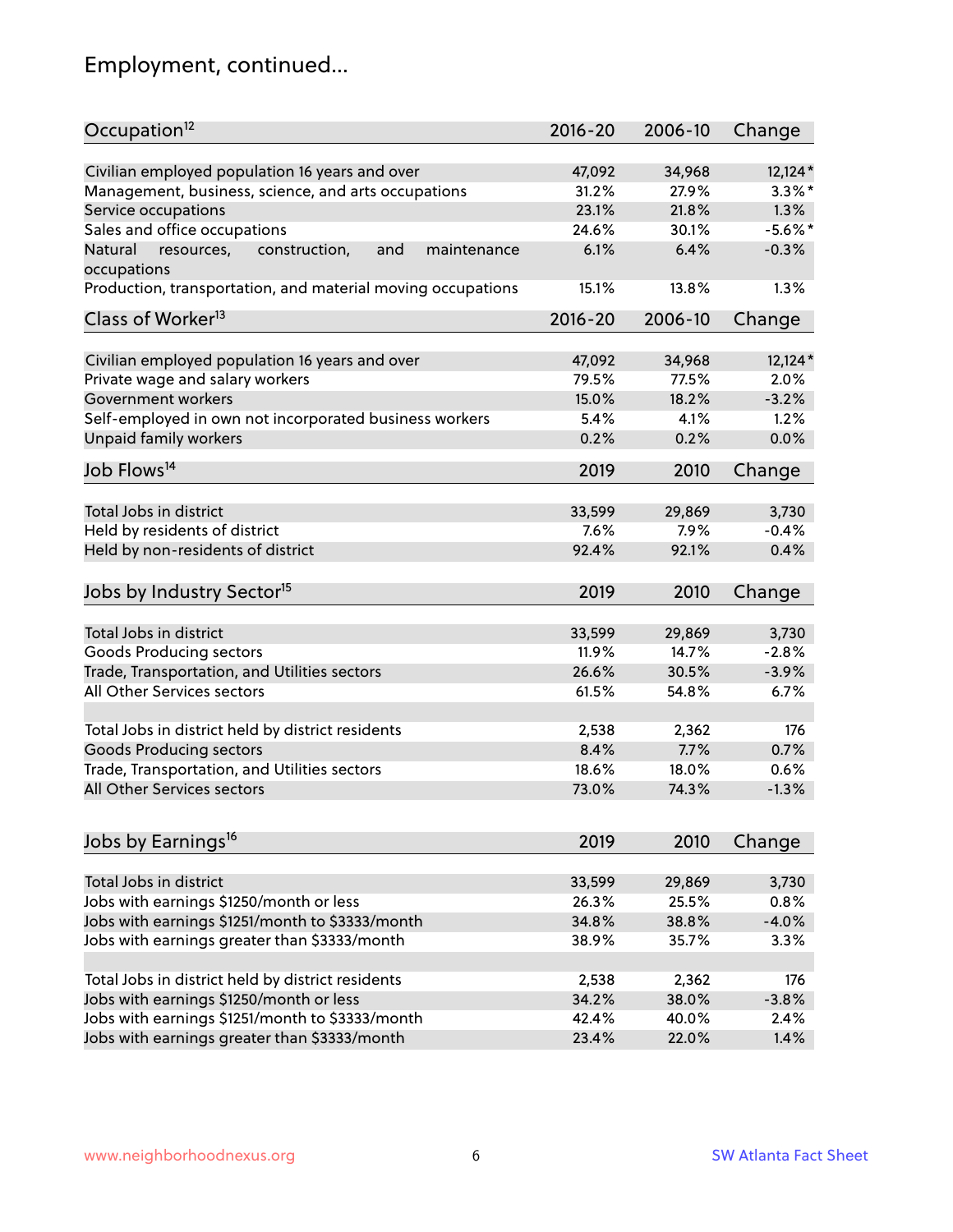# Employment, continued...

| 2019   | 2010   | Change  |
|--------|--------|---------|
|        |        |         |
| 33,599 | 29,869 | 3,730   |
| 23.1%  | 21.4%  | 1.7%    |
| 55.6%  | 60.6%  | $-5.0%$ |
| 21.3%  | 18.0%  | 3.3%    |
|        |        |         |
| 2,538  | 2,362  | 176     |
| 23.6%  | 22.9%  | 0.6%    |
| 51.7%  | 52.6%  | $-1.0%$ |
| 24.8%  | 24.4%  | 0.4%    |
|        |        |         |

#### Education

| School Enrollment <sup>18</sup>                | $2016 - 20$ | 2006-10 | Change    |
|------------------------------------------------|-------------|---------|-----------|
|                                                |             |         |           |
| Population 3 years and over enrolled in school | 31,256      | 29,066  | 2,190     |
| Nursery school, preschool                      | $6.7\%$     | 6.4%    | 0.3%      |
| Kindergarten                                   | 4.1%        | 4.3%    | $-0.3%$   |
| Elementary school (grades 1-8)                 | 35.3%       | 34.4%   | 0.9%      |
| High school (grades 9-12)                      | 17.6%       | 18.8%   | $-1.1%$   |
| College or graduate school                     | 36.3%       | 36.1%   | 0.2%      |
| Educational Attainment <sup>19</sup>           | $2016 - 20$ | 2006-10 | Change    |
|                                                |             |         |           |
| Population 25 years and over                   | 72,267      | 55,768  | 16,499*   |
| Less than 9th grade                            | 2.8%        | 4.2%    | $-1.4%$   |
| 9th to 12th grade, no diploma                  | 9.8%        | 14.0%   | $-4.2%$ * |
| High school graduate (includes equivalency)    | 31.1%       | 32.9%   | $-1.8%$   |
| Some college, no degree                        | 20.3%       | 20.1%   | 0.2%      |
| Associate's degree                             | 8.2%        | 5.6%    | $2.6\%$ * |
| Bachelor's degree                              | 16.6%       | 13.6%   | $3.1\%$ * |
| Graduate or professional degree                | 11.2%       | 9.8%    | $1.4\%$   |
|                                                |             |         |           |
| Percent high school graduate or higher         | 87.4%       | 81.9%   | $5.6\%*$  |
| Percent bachelor's degree or higher            | 27.9%       | 23.4%   | $4.5\%$ * |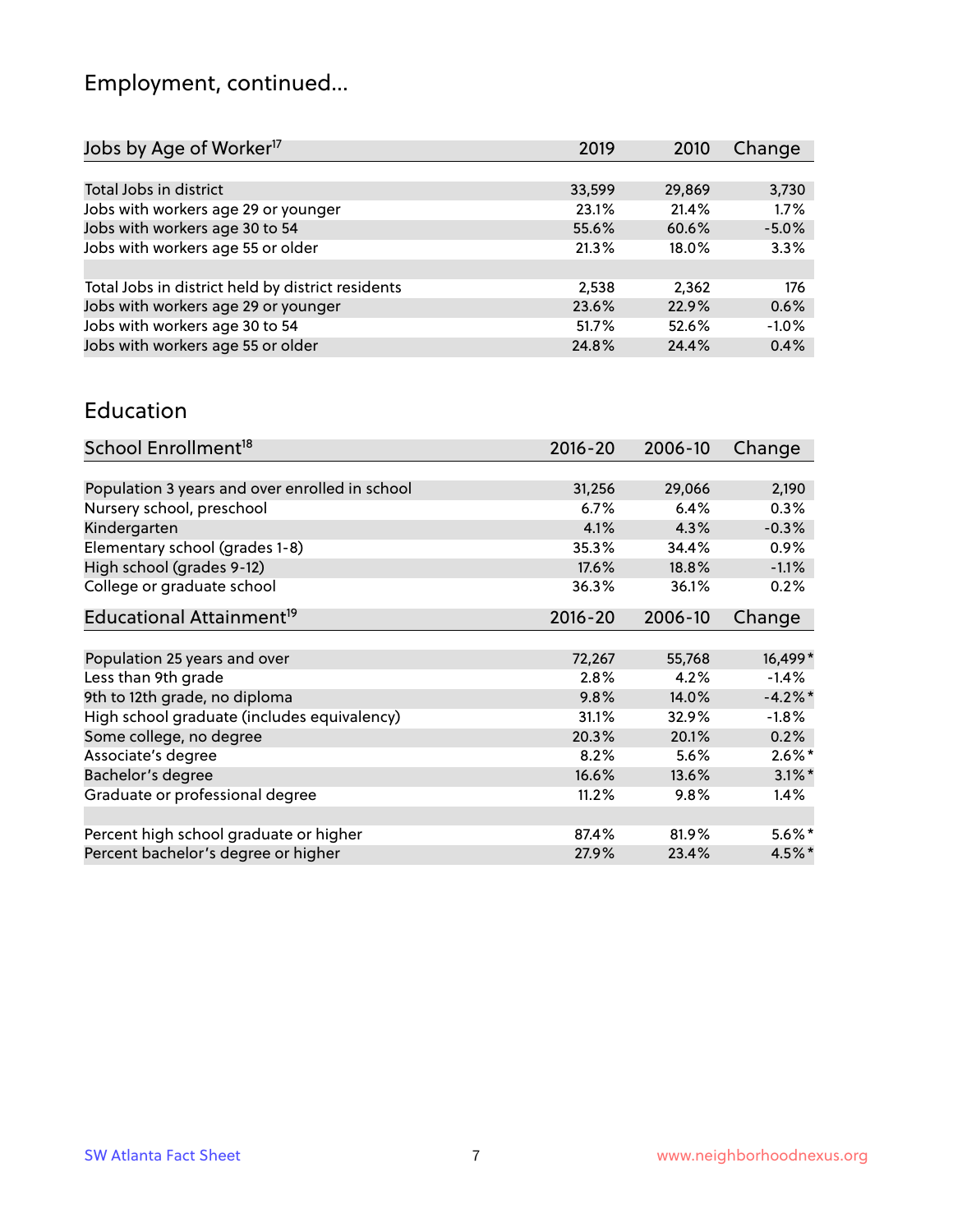## Housing

| Households by Type <sup>20</sup>                     | 2016-20     | 2006-10 | Change     |
|------------------------------------------------------|-------------|---------|------------|
|                                                      |             |         |            |
| <b>Total households</b>                              | 42,888      | 35,574  | $7,314*$   |
| Family households (families)                         | 50.5%       | 55.8%   | $-5.3\%$ * |
| With own children under 18 years                     | 17.6%       | 23.8%   | $-6.2\%$ * |
| Married-couple family                                | 17.4%       | 21.7%   | $-4.3\%$ * |
| With own children of the householder under 18 years  | 4.8%        | 7.3%    | $-2.5%$ *  |
| Male householder, no wife present, family            | 5.4%        | 5.3%    | 0.2%       |
| With own children of the householder under 18 years  | 1.3%        | 1.4%    | $-0.0%$    |
| Female householder, no husband present, family       | 27.7%       | 28.9%   | $-1.2%$    |
| With own children of the householder under 18 years  | 11.4%       | 15.1%   | $-3.7%$ *  |
| Nonfamily households                                 | 49.5%       | 44.2%   | $5.3\%$ *  |
| Householder living alone                             | 44.0%       | 39.5%   | 4.6%*      |
| 65 years and over                                    | 14.2%       | 12.1%   | $2.1\%$ *  |
|                                                      |             |         |            |
| Households with one or more people under 18 years    | 23.9%       | 31.1%   | $-7.1\%$ * |
| Households with one or more people 65 years and over | 30.5%       | 27.1%   | $3.4\%$ *  |
|                                                      |             |         |            |
| Average household size                               | 2.45        | 2.45    | 0.01       |
| Average family size                                  | 3.57        | 3.37    | 0.20       |
|                                                      |             |         |            |
| Housing Occupancy <sup>21</sup>                      | $2016 - 20$ | 2006-10 | Change     |
|                                                      |             |         |            |
| Total housing units                                  | 50,216      | 45,999  | $4,217*$   |
| Occupied housing units                               | 85.4%       | 77.3%   | $8.1\%$ *  |
| Vacant housing units                                 | 14.6%       | 22.7%   | $-8.1\%$ * |
| Homeowner vacancy rate                               | 2.1         | 9.8     | $-7.6*$    |
| Rental vacancy rate                                  | 8.4         | 17.6    | $-9.2*$    |
|                                                      |             |         |            |
| Units in Structure <sup>22</sup>                     | $2016 - 20$ | 2006-10 | Change     |
|                                                      |             |         |            |
| Total housing units                                  | 50,216      | 45,999  | $4,217*$   |
| 1-unit, detached                                     | 48.4%       | 49.6%   | $-1.2%$    |
| 1-unit, attached                                     | 3.7%        | 3.9%    | $-0.1%$    |
| 2 units                                              | 2.5%        | 2.4%    | 0.0%       |
| 3 or 4 units                                         | 5.2%        | 3.8%    | $1.3\%$ *  |
| 5 to 9 units                                         | 10.5%       | 13.0%   | $-2.5%$ *  |
| 10 to 19 units                                       | 13.8%       | 14.7%   | $-0.9%$    |
| 20 or more units                                     | 15.4%       | 11.8%   | $3.5%$ *   |
| Mobile home                                          | 0.6%        | 0.8%    | $-0.2%$    |
| Boat, RV, van, etc.                                  | 0.0%        | 0.0%    | 0.0%       |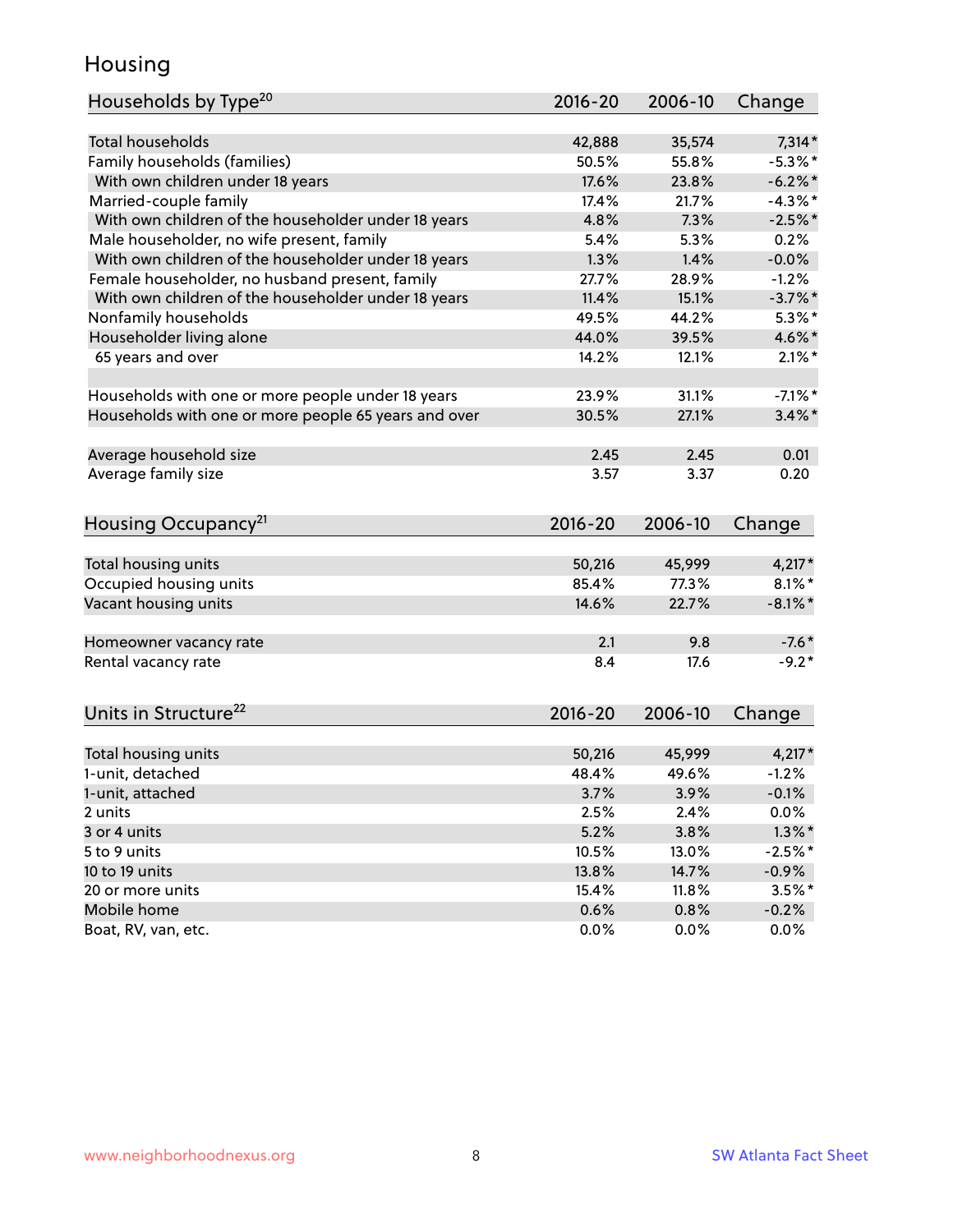## Housing, Continued...

| Year Structure Built <sup>23</sup>             | 2016-20     | 2006-10 | Change     |
|------------------------------------------------|-------------|---------|------------|
| Total housing units                            | 50,216      | 45,999  | $4,217*$   |
| Built 2014 or later                            | 0.8%        | (X)     | (X)        |
| Built 2010 to 2013                             | 2.5%        | (X)     | (X)        |
| Built 2000 to 2009                             | 17.3%       | 17.4%   | $-0.1%$    |
| Built 1990 to 1999                             | 10.8%       | 7.3%    | $3.5\%$ *  |
| Built 1980 to 1989                             | 7.3%        | 7.4%    | $-0.1%$    |
| Built 1970 to 1979                             | 12.8%       | 16.5%   | $-3.7\%$ * |
| Built 1960 to 1969                             | 19.9%       | 23.8%   | $-3.9\%$ * |
| Built 1950 to 1959                             | 15.6%       | 14.6%   | 1.0%       |
| Built 1940 to 1949                             | 6.4%        | 6.0%    | 0.4%       |
| Built 1939 or earlier                          | 6.7%        | 7.0%    | $-0.3%$    |
|                                                |             |         |            |
| Housing Tenure <sup>24</sup>                   | $2016 - 20$ | 2006-10 | Change     |
| Occupied housing units                         | 42,888      | 35,574  | $7,314*$   |
| Owner-occupied                                 | 40.5%       | 45.6%   | $-5.1\%$ * |
| Renter-occupied                                | 59.5%       | 54.4%   | $5.1\%$ *  |
| Average household size of owner-occupied unit  | 2.43        | 2.48    | $-0.04$    |
| Average household size of renter-occupied unit | 2.47        | 2.42    | 0.05       |
| Residence 1 Year Ago <sup>25</sup>             | $2016 - 20$ | 2006-10 | Change     |
|                                                |             |         |            |
| Population 1 year and over                     | 110,294     | 91,467  | 18,827*    |
| Same house                                     | 85.2%       | 76.8%   | $8.4\%*$   |
| Different house in the U.S.                    | 14.6%       | 22.9%   | $-8.3\%$ * |
| Same county                                    | 8.9%        | 13.9%   | $-5.0\%$ * |
| Different county                               | 5.7%        | 9.0%    | $-3.3\%$ * |
| Same state                                     | 3.6%        | 4.5%    | $-0.9%$    |
| Different state                                | 2.0%        | 4.5%    | $-2.4\%$ * |
| Abroad                                         | 0.2%        | 0.3%    | $-0.1%$    |
| Value of Housing Unit <sup>26</sup>            | $2016 - 20$ | 2006-10 | Change     |
| Owner-occupied units                           | 17,374      | 16,214  | $1,160*$   |
| Less than \$50,000                             | 8.0%        | 4.4%    | 3.6%       |
| \$50,000 to \$99,999                           | 20.5%       | 17.6%   | 2.9%       |
| \$100,000 to \$149,999                         | 16.1%       | 25.0%   | $-8.9\%$ * |
| \$150,000 to \$199,999                         | 16.6%       | 26.3%   | $-9.7%$ *  |
| \$200,000 to \$299,999                         | 20.9%       | 17.5%   | 3.4%       |
| \$300,000 to \$499,999                         | 13.7%       | 6.6%    | $7.1\%$ *  |
| \$500,000 to \$999,999                         | 3.7%        | 2.2%    | 1.5%       |
| \$1,000,000 or more                            | 0.5%        | 0.4%    | 0.1%       |
| Median (dollars)                               | 164,325     | 154,616 | 9,709*     |
| Mortgage Status <sup>27</sup>                  | $2016 - 20$ | 2006-10 | Change     |
| Owner-occupied units                           | 17,374      | 16,214  | $1,160*$   |
| Housing units with a mortgage                  | 67.2%       | 68.4%   | $-1.2%$    |
| Housing units without a mortgage               | 32.8%       | 31.6%   | 1.2%       |
|                                                |             |         |            |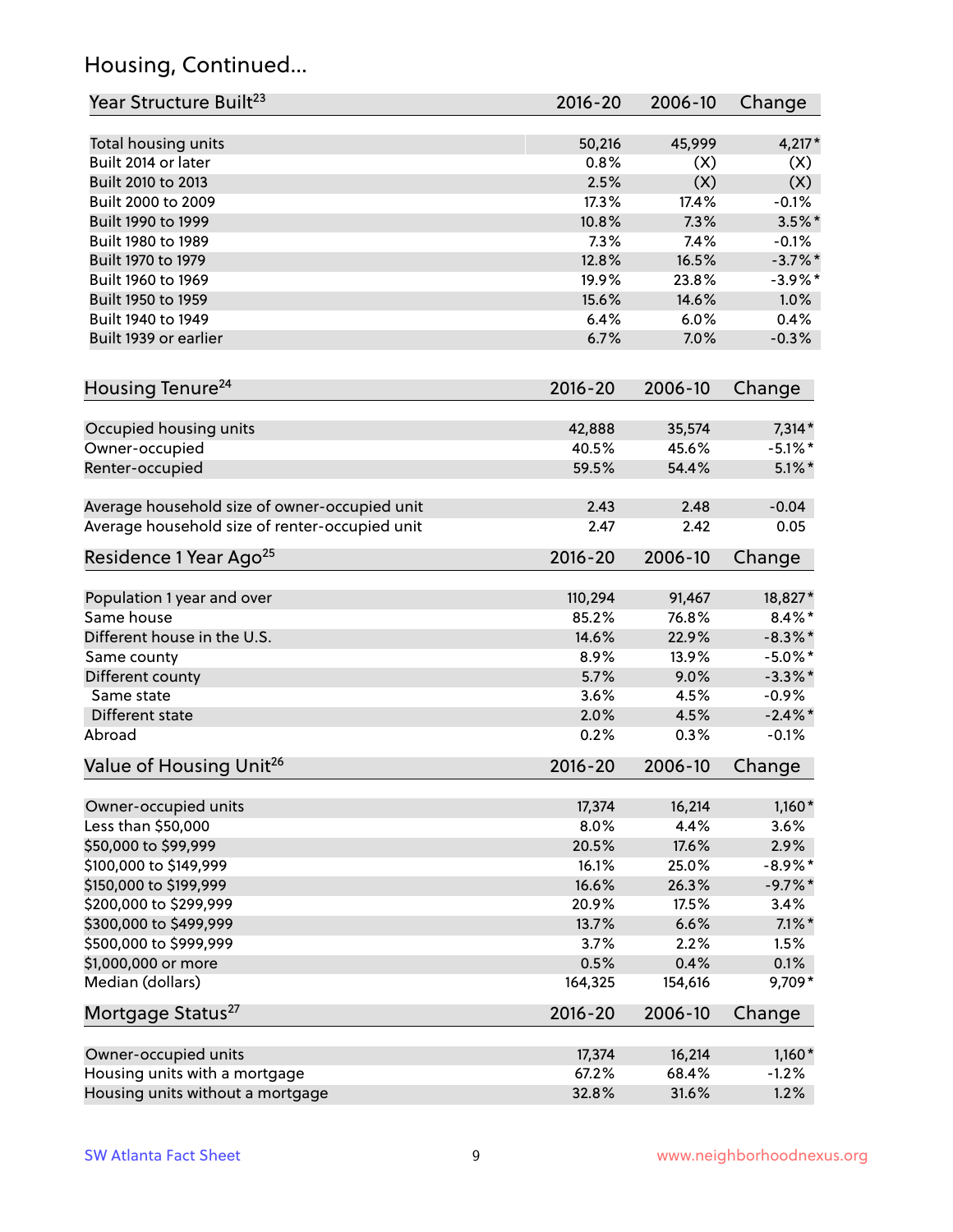## Housing, Continued...

| Selected Monthly Owner Costs <sup>28</sup>                                            | 2016-20     | 2006-10 | Change      |
|---------------------------------------------------------------------------------------|-------------|---------|-------------|
| Housing units with a mortgage                                                         | 11,682      | 11,095  | 587         |
| Less than \$300                                                                       | 0.5%        | 0.2%    | 0.3%        |
| \$300 to \$499                                                                        | 3.3%        | 1.6%    | 1.7%        |
| \$500 to \$999                                                                        | 22.6%       | 18.9%   | 3.7%        |
| \$1,000 to \$1,499                                                                    | 35.0%       | 34.8%   | 0.2%        |
| \$1,500 to \$1,999                                                                    | 23.7%       | 26.3%   | $-2.6%$     |
| \$2,000 to \$2,999                                                                    | 12.2%       | 14.6%   | $-2.4%$     |
| \$3,000 or more                                                                       | 2.7%        | 3.6%    | $-0.9%$     |
| Median (dollars)                                                                      | 1,317       | 1,418   | $-100*$     |
|                                                                                       |             |         |             |
| Housing units without a mortgage                                                      | 5,692       | 5,119   | 573         |
| Less than \$150                                                                       | 4.2%        | 2.9%    | 1.3%        |
| \$150 to \$249                                                                        | 14.1%       | 9.3%    | 4.8%        |
| \$250 to \$349                                                                        | 18.6%       | 17.6%   | 1.0%        |
| \$350 to \$499                                                                        | 29.5%       | 33.6%   | $-4.2%$     |
| \$500 to \$699                                                                        | 19.3%       | 24.5%   | $-5.2%$     |
| \$700 or more                                                                         | 14.3%       | 12.0%   | 2.3%        |
| Median (dollars)                                                                      | 408         | 443     | $-36*$      |
| Selected Monthly Owner Costs as a Percentage of<br>Household Income <sup>29</sup>     | $2016 - 20$ | 2006-10 | Change      |
| Housing units with a mortgage (excluding units where<br>SMOCAPI cannot be computed)   | 11,516      | 10,922  | 594         |
| Less than 20.0 percent                                                                | 47.8%       | 23.5%   | 24.4%*      |
| 20.0 to 24.9 percent                                                                  | 14.6%       | 16.8%   | $-2.3%$     |
| 25.0 to 29.9 percent                                                                  | 8.7%        | 9.9%    | $-1.1%$     |
| 30.0 to 34.9 percent                                                                  | 5.8%        | 10.0%   | $-4.2%$     |
| 35.0 percent or more                                                                  | 23.1%       | 39.9%   | $-16.7\%$ * |
| Not computed                                                                          | 166         | 173     | $-7$        |
| Housing unit without a mortgage (excluding units where<br>SMOCAPI cannot be computed) | 5,492       | 5,002   | 490         |
| Less than 10.0 percent                                                                | 48.3%       | 25.1%   | 23.1%*      |
| 10.0 to 14.9 percent                                                                  | 16.3%       | 23.3%   | $-7.1%$     |
| 15.0 to 19.9 percent                                                                  | 12.2%       | 13.4%   | $-1.3%$     |
| 20.0 to 24.9 percent                                                                  | 7.4%        | 7.2%    | 0.2%        |
| 25.0 to 29.9 percent                                                                  | 4.8%        | 6.1%    | $-1.3%$     |
| 30.0 to 34.9 percent                                                                  | 1.7%        | 5.2%    | $-3.4%$     |
| 35.0 percent or more                                                                  | 9.5%        | 19.8%   | $-10.3%$    |
| Not computed                                                                          | 200         | 117     | 83          |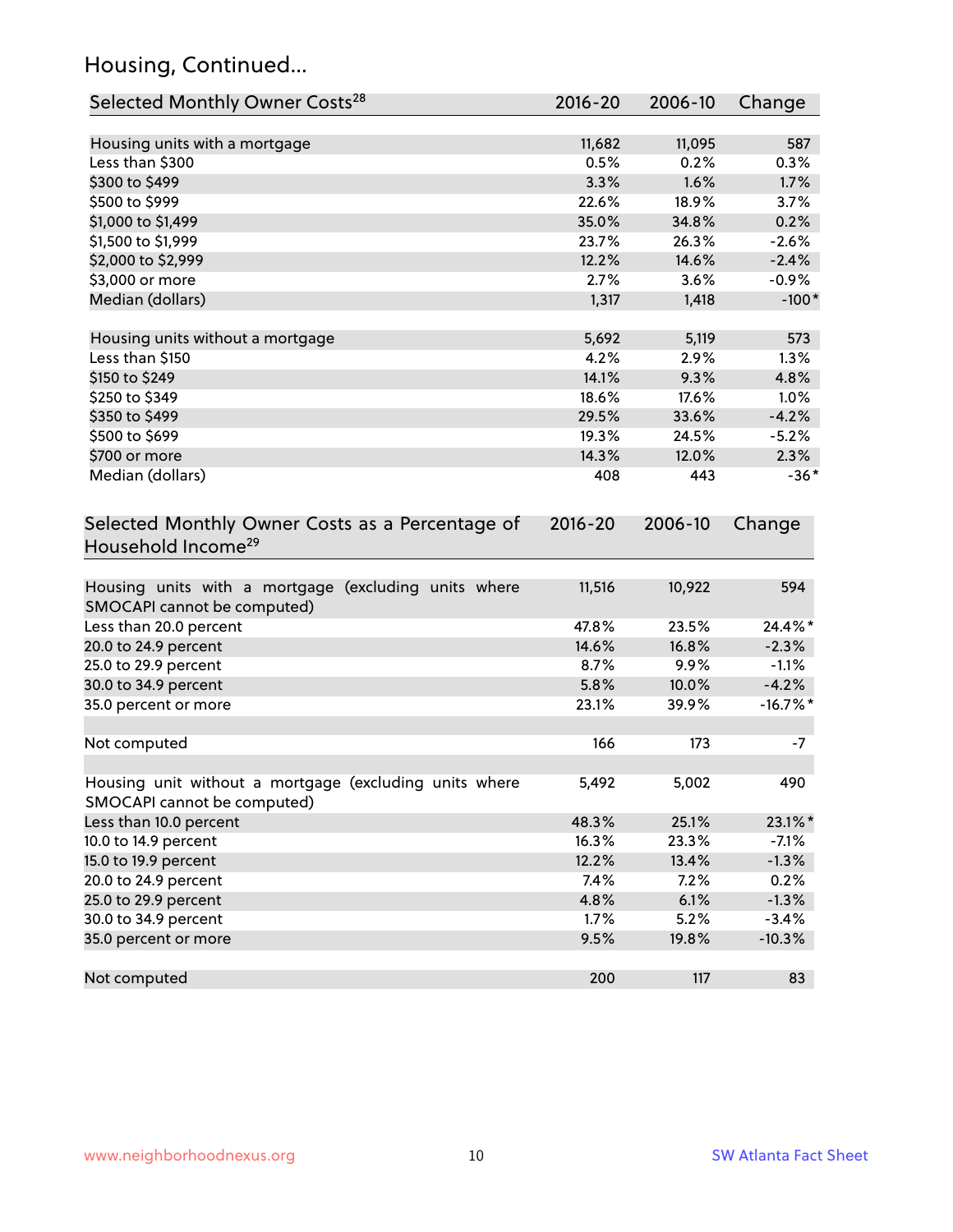## Housing, Continued...

| Gross Rent <sup>30</sup>                                                       | 2016-20     | 2006-10 | Change     |
|--------------------------------------------------------------------------------|-------------|---------|------------|
| Occupied units paying rent                                                     | 25,016      | 18,840  | $6,176*$   |
| Less than \$200                                                                | 1.8%        | 5.2%    | $-3.4%$    |
| \$200 to \$499                                                                 | 12.7%       | 14.8%   | $-2.1%$    |
| \$500 to \$749                                                                 | 12.0%       | 27.8%   | $-15.7%$ * |
| \$750 to \$999                                                                 | 28.1%       | 30.4%   | $-2.3%$    |
| \$1,000 to \$1,499                                                             | 37.7%       | 19.1%   | 18.6%*     |
| \$1,500 to \$1,999                                                             | 7.2%        | 2.0%    | $5.1\%$ *  |
| \$2,000 or more                                                                | 0.4%        | 0.7%    | $-0.2%$    |
| Median (dollars)                                                               | 965         | 828     | $137*$     |
| No rent paid                                                                   | 498         | 520     | $-22$      |
| Gross Rent as a Percentage of Household Income <sup>31</sup>                   | $2016 - 20$ | 2006-10 | Change     |
| Occupied units paying rent (excluding units where GRAPI<br>cannot be computed) | 24,274      | 18,384  | 5,890*     |
| Less than 15.0 percent                                                         | 8.2%        | 7.3%    | 0.9%       |
| 15.0 to 19.9 percent                                                           | 10.6%       | 8.8%    | 1.8%       |
| 20.0 to 24.9 percent                                                           | 10.9%       | 9.9%    | 1.0%       |
| 25.0 to 29.9 percent                                                           | 11.2%       | 10.1%   | 1.1%       |
| 30.0 to 34.9 percent                                                           | 8.9%        | 11.1%   | $-2.2%$    |
| 35.0 percent or more                                                           | 50.2%       | 52.9%   | $-2.7%$    |
| Not computed                                                                   | 1,240       | 976     | 264        |
| Transportation                                                                 |             |         |            |
| Commuting to Work <sup>32</sup>                                                | 2016-20     | 2006-10 | Change     |
| Workers 16 years and over                                                      | 45,847      | 34,257  | 11,590*    |
| Car, truck, or van - drove alone                                               | 58.8%       | 63.8%   | $-5.0\%$ * |
| Car, truck, or van - carpooled                                                 | 6.5%        | 10.1%   | $-3.7\%$ * |
| Public transportation (excluding taxicab)                                      | 19.0%       | 19.7%   | $-0.6%$    |
| Walked                                                                         | 2.8%        | 3.0%    | $-0.3%$    |
| Other means                                                                    | 3.5%        | 1.0%    | $2.6\%$ *  |
| Worked at home                                                                 | 9.4%        | 2.4%    | $7.0\%$ *  |
| Mean travel time to work (minutes)                                             | 34.4        | 29.7    | $4.6*$     |
| Vehicles Available <sup>33</sup>                                               | 2016-20     | 2006-10 | Change     |
| Occupied housing units                                                         | 42,888      | 35,574  | $7,314*$   |
| No vehicles available                                                          | 23.8%       | 25.1%   | $-1.3%$    |
| 1 vehicle available                                                            | 43.5%       | 42.3%   | 1.2%       |
| 2 vehicles available                                                           | 24.4%       | 22.6%   | 1.8%       |
| 3 or more vehicles available                                                   | 8.3%        | 10.0%   | $-1.7%$    |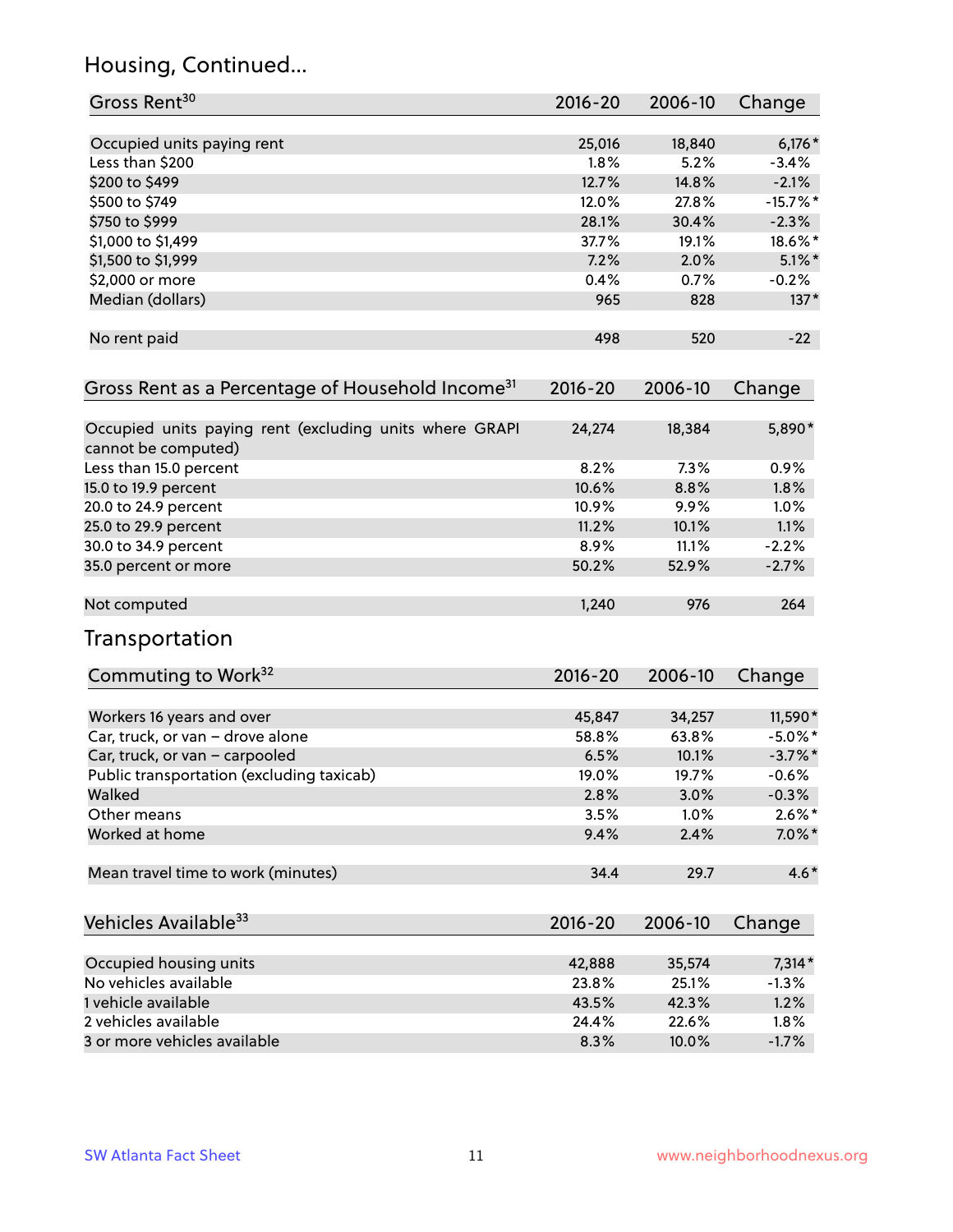#### Health

| Health Insurance coverage <sup>34</sup> | 2016-20 |
|-----------------------------------------|---------|
|-----------------------------------------|---------|

| Civilian Noninstitutionalized Population                | 110,935 |
|---------------------------------------------------------|---------|
| With health insurance coverage                          | 85.3%   |
| With private health insurance coverage                  | 50.9%   |
| With public health coverage                             | 44.2%   |
| No health insurance coverage                            | 14.7%   |
| Civilian Noninstitutionalized Population Under 19 years | 26,599  |
| No health insurance coverage                            | 5.5%    |
| Civilian Noninstitutionalized Population 19 to 64 years | 67,749  |
| In labor force:                                         | 48,543  |
| Employed:                                               | 43,919  |
| With health insurance coverage                          | 79.4%   |
| With private health insurance coverage                  | 72.2%   |
| With public coverage                                    | 9.7%    |
| No health insurance coverage                            | 20.6%   |
| Unemployed:                                             | 4,624   |
| With health insurance coverage                          | 56.1%   |
| With private health insurance coverage                  | 22.3%   |
| With public coverage                                    | 35.8%   |
| No health insurance coverage                            | 43.9%   |
| Not in labor force:                                     | 19,206  |
| With health insurance coverage                          | 80.4%   |
| With private health insurance coverage                  | 37.8%   |
| With public coverage                                    | 49.4%   |
| No health insurance coverage                            | 19.6%   |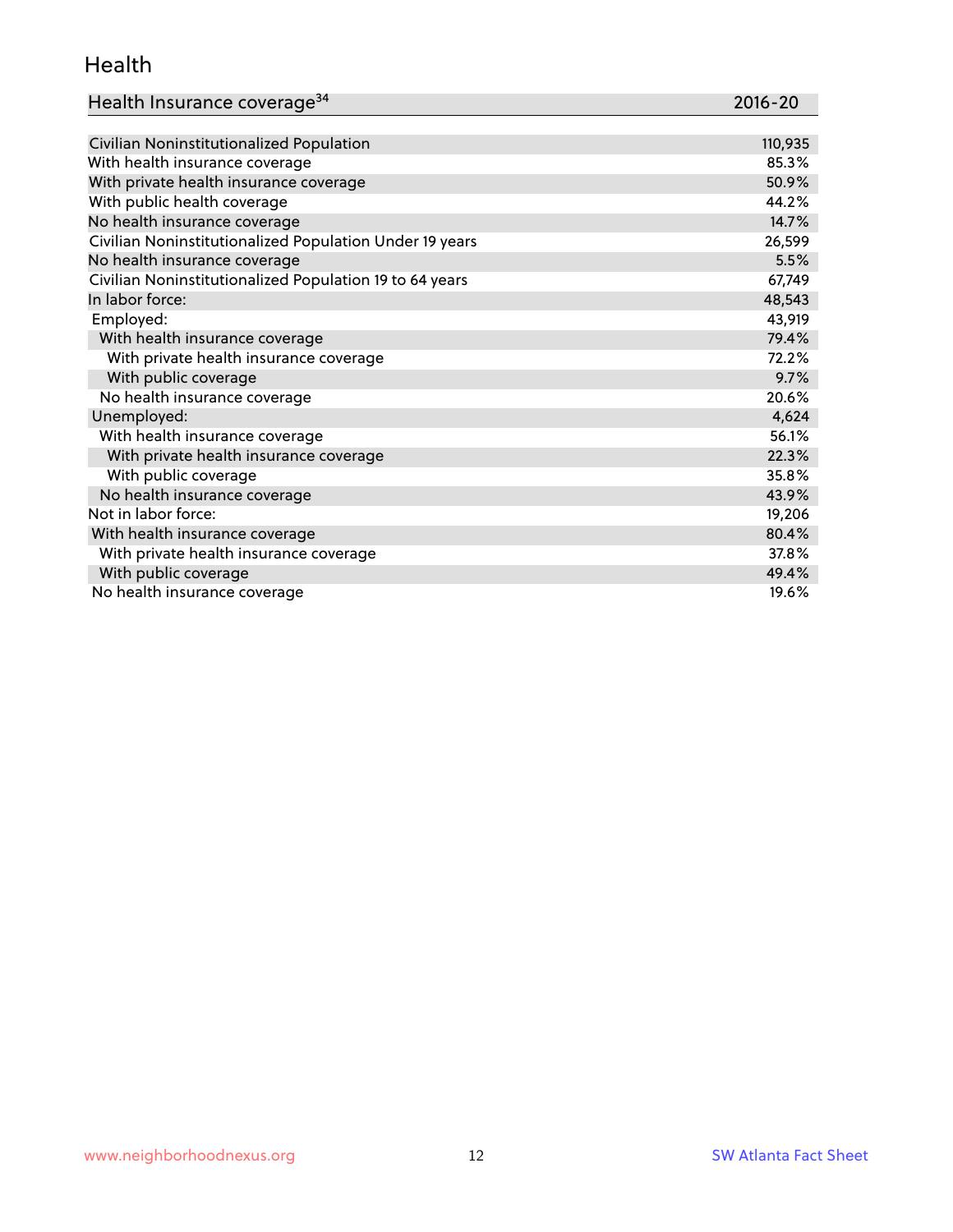## Employment Forecasts

| Forecast Employment by Sector <sup>35</sup>      | 2030        | 2020     | Change   |
|--------------------------------------------------|-------------|----------|----------|
|                                                  |             |          |          |
| <b>All Sectors</b>                               | 36,773      | 34,837   | 5.6%     |
| Goods Producing                                  | 3,600       | 3,832    | $-6.1%$  |
| Agriculture, forestry, fishing and hunting       | $\mathbf 0$ | $\Omega$ | 0.0%     |
| Mining                                           | 57          | 74       | $-23.0%$ |
| Construction                                     | 961         | 967      | $-0.6%$  |
| Manufacturing                                    | 2,582       | 2,791    | $-7.5%$  |
| Service Providing                                | 10,691      | 9,687    | 10.4%    |
| Wholesale trade                                  | 3,382       | 2,853    | 18.5%    |
| <b>Retail trade</b>                              | 4,785       | 4,487    | 6.6%     |
| Transportation and warehousing                   | 2,494       | 2,309    | 8.0%     |
| <b>Utilities</b>                                 | 30          | 38       | $-21.1%$ |
| Information                                      | 408         | 392      | 4.1%     |
| <b>Financial activities</b>                      | 1,997       | 1,991    | 0.3%     |
| Finance and insurance                            | 656         | 584      | 12.3%    |
| Real estate and rental and leasing               | 1,341       | 1,407    | $-4.7%$  |
| Professional and business services               | 1,344       | 1,230    | 9.3%     |
| Professional, scientific, and technical services | 638         | 552      | 15.6%    |
| Management of companies and enterprises          | 706         | 678      | 4.1%     |
| <b>Education and health services</b>             | 8,627       | 8,333    | 3.5%     |
| <b>Education services</b>                        | 6,093       | 6,163    | $-1.1%$  |
| Health care and social assistance                | 2,534       | 2,170    | 16.8%    |
| Leisure and hospitality                          | 2,941       | 2,830    | 3.9%     |
| Arts, entertainment, and recreation              | 161         | 151      | 6.6%     |
| Accommodation and food services                  | 2,780       | 2,679    | 3.8%     |
| Other services, except public administration     | 1,018       | 1,067    | $-4.6%$  |
| Public administration                            | 3,006       | 2,645    | 13.6%    |
| .                                                |             |          |          |

#### Population Forecasts

| Population Forecasts <sup>36</sup> | 2030    | 2020    | Change |
|------------------------------------|---------|---------|--------|
|                                    |         |         |        |
| <b>Total Population</b>            | 125,518 | 110.701 | 13.4%  |
| <b>Total Households</b>            | 52.373  | 45.751  | 14.5%  |